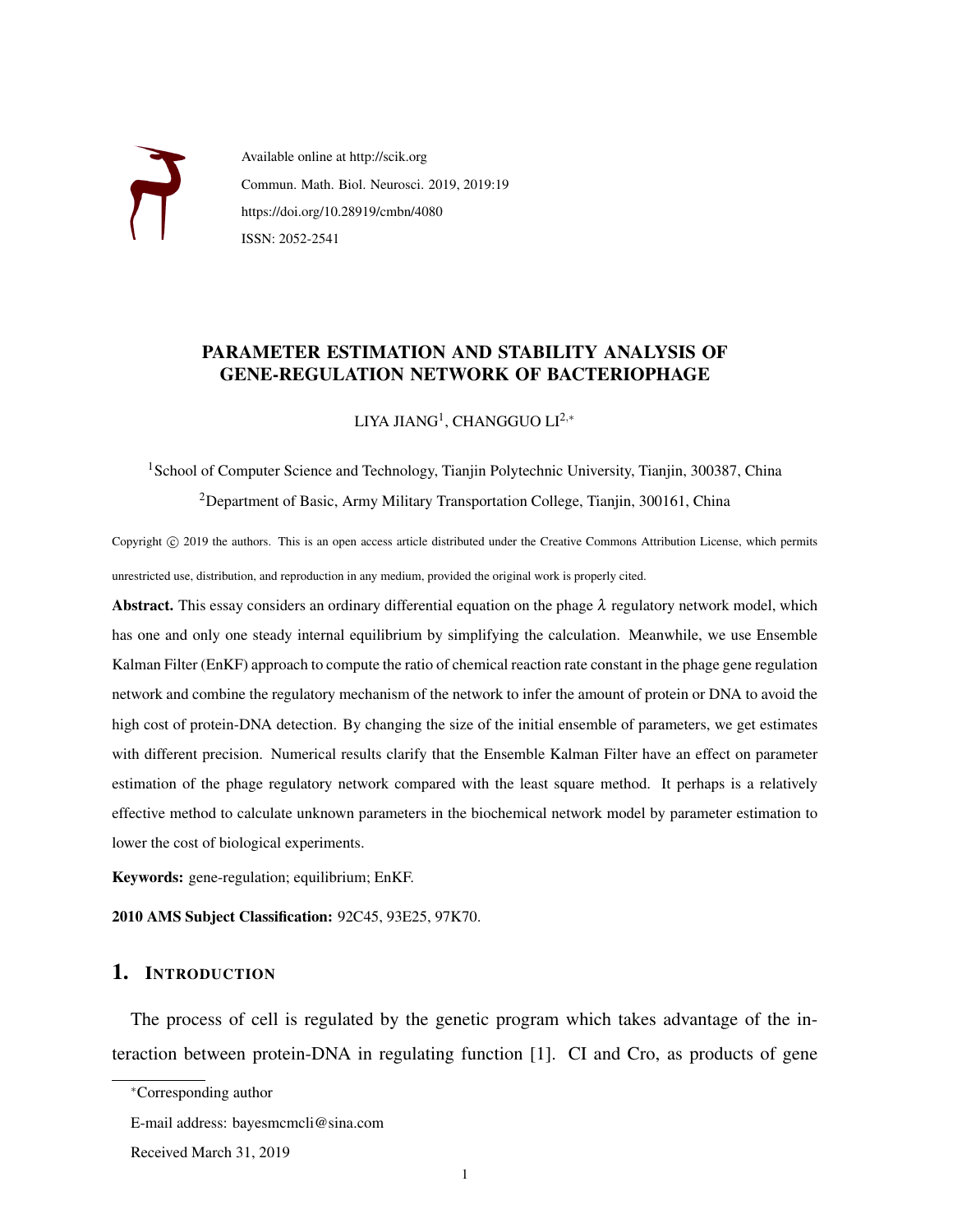expression in  $\lambda$  bacteriophage, play a distinct role in determining its mode of growth [2]. In an infected host cell, the phage  $\lambda$  pours its chromosome into the host and leaves the shell of protein outside the host. Subsequently, phage selects one of two survival modes including lysogenic and bacteriolytic states. That is, it may produce new phage particles in the host cell by causing cell lysis, or it may build a dormant state lysogenic, nucleic acid is integrated into the host bacterial chromosome, where the reconstituted genome is called as a prophage[3]. Numerous positive regulatory factors and negative regulatory factors have been found in this model to regulate gene expression after transcriptional regulation[4].

Comprehending the physiological properties of interactions between regulatory factors of the gene regulation networks is significant. Here, the networks are simulated as a biochemical reaction model and the synergistic effect of biochemical reactants is considered in the model. Until now, there are four main types of models used to control network simulation, i.e., boolean networks, ordinary differential equation, stochastic model and hybrid model. Boolean networks are the first model to be discussed, the state is determined by a boolean function of the genes state(ON and OFF)[5, 6]. Chao established the stochastic model of gene expression regulation based on the two-state model and studied its performance[7]. The work covered in the article involves in analyzing the stability of the equilibrium of the ordinary differential equation in phage  $\lambda$  regulatory network model. In addition to measuring technical deficiencies, computing protein concentration is difficult and more expensive, it also takes more time to distinguish between different translations of the same protein in some biological experiments[8]. Therefore, it is significant to use parameter estimation to computer the unknown parameters in the biochemical network.

Our article is structured as follows. In section 2, we introduce the Genetic-Regulatory networks model and study the existence and stability of system equilibrium. Section 3 outlines the estimated approach to model parameters, i.e., the magnitude of proteins  $Y$  and dimer  $Y_2$  with the ratio of the rate constants of chemical reactions in a gene regulatory network are estimated by Ensemble Kalman Filter(EnKF). In section 4 we simulate the stability of the genetic regulatory networks and parameter estimation. Finally, the conclusion is drawn in section 5.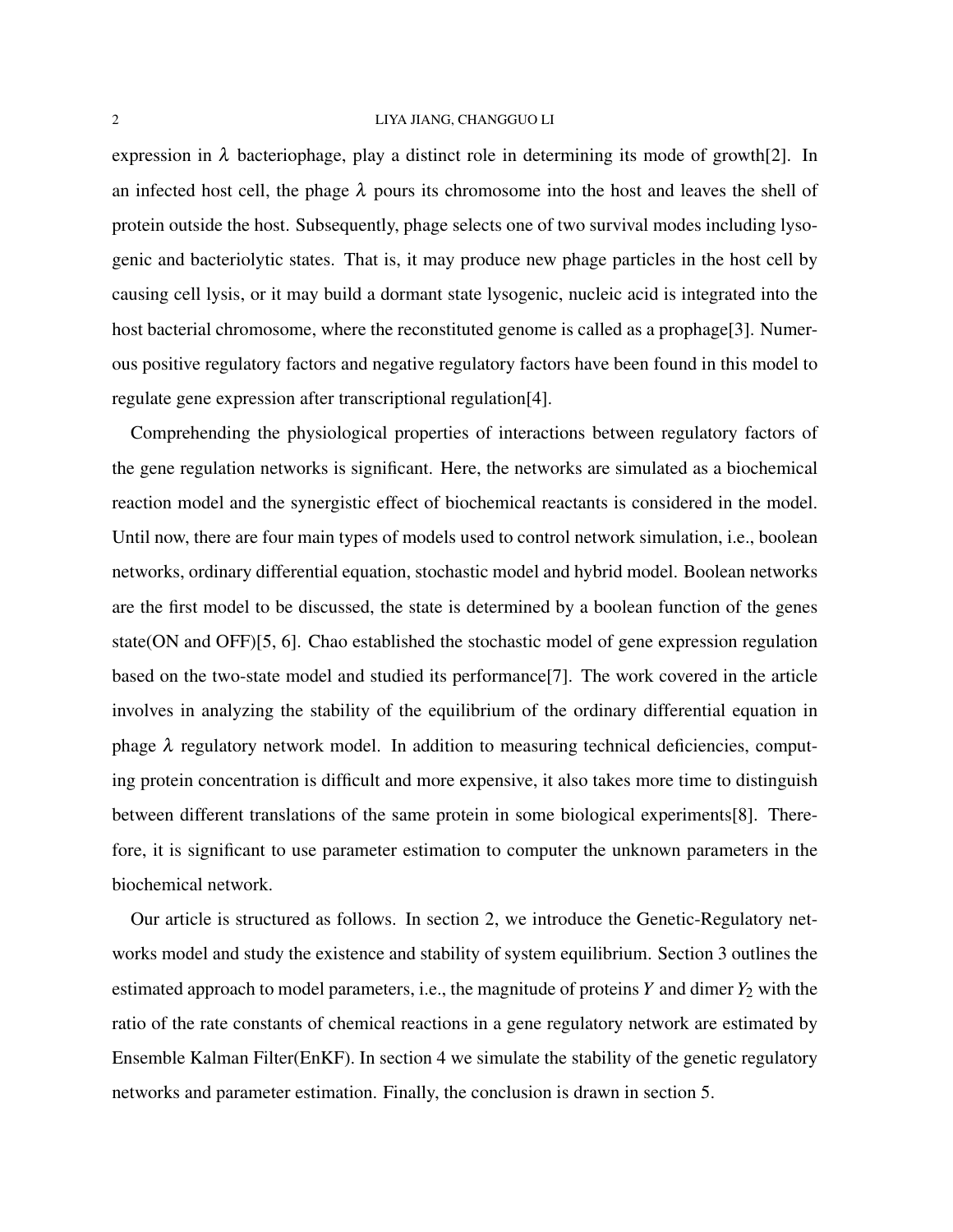

FIGURE 1. The regulatory region of  $\lambda$  phage  $P_{RM}$  promoter.

## 2. GENETIC-REGULATORY NETWORKS MODEL AND PROPERTIES

Specific consequences from the dynamics of genetic-regulatory networks are instrumental. it not only instrumental to comprehend the properties of the inherent stochasticity quantitatively but also to parameter estimating[9]. Therefore, let us turn to the introduction to the regulation process of the gene regulation network system that  $\lambda$  phage infects escherichia coli. The  $P_{RM}$ region of the λ bacteriophage involving the transcription factor binding sites(TFBS) are *OR*1, *OR*2, and *OR*<sup>3</sup> in the promoter region, respectively, as shown in Fig.1. The CI repressor which expressed by CI gene is the most dynamic protein in the lysogen state. The binding sites of transcription factors are  $OR_1$  and  $OR_2$ , and the CRo gene is inhibited in the lysogen state, whereas the CI gene is transcribed. When  $\lambda$  phage is in the bacteriolytic state, the CRo repressor (CRo gene product) is integrated and occupies sites *OR*<sup>2</sup> and *OR*3.

According to the magnitude of the reaction rate constant, we divide the biochemical reactions from the process of gene regulation into two types: fast reaction and slow reaction[10, 11]. Supposing the fast reactions for dimerization and the slow reactions for binding with sites are in equilibrium[9]. Then, satisfying the equilibrium reactions of genetic-regulatory network reactions are given by

$$
Y + Y \xleftarrow{k1} Y_2
$$

$$
D + P \xrightarrow{k_1} D + P + nY
$$

$$
D + Y_2 \xleftarrow{k3} D_1
$$

$$
D_1 + Y \xrightarrow{k_1} D_1 + P + nY
$$

$$
D_1 + Y_2 \xleftarrow{k5} D_2
$$

$$
D_2 + Y \xrightarrow{ak_1} D_2 + P + nY
$$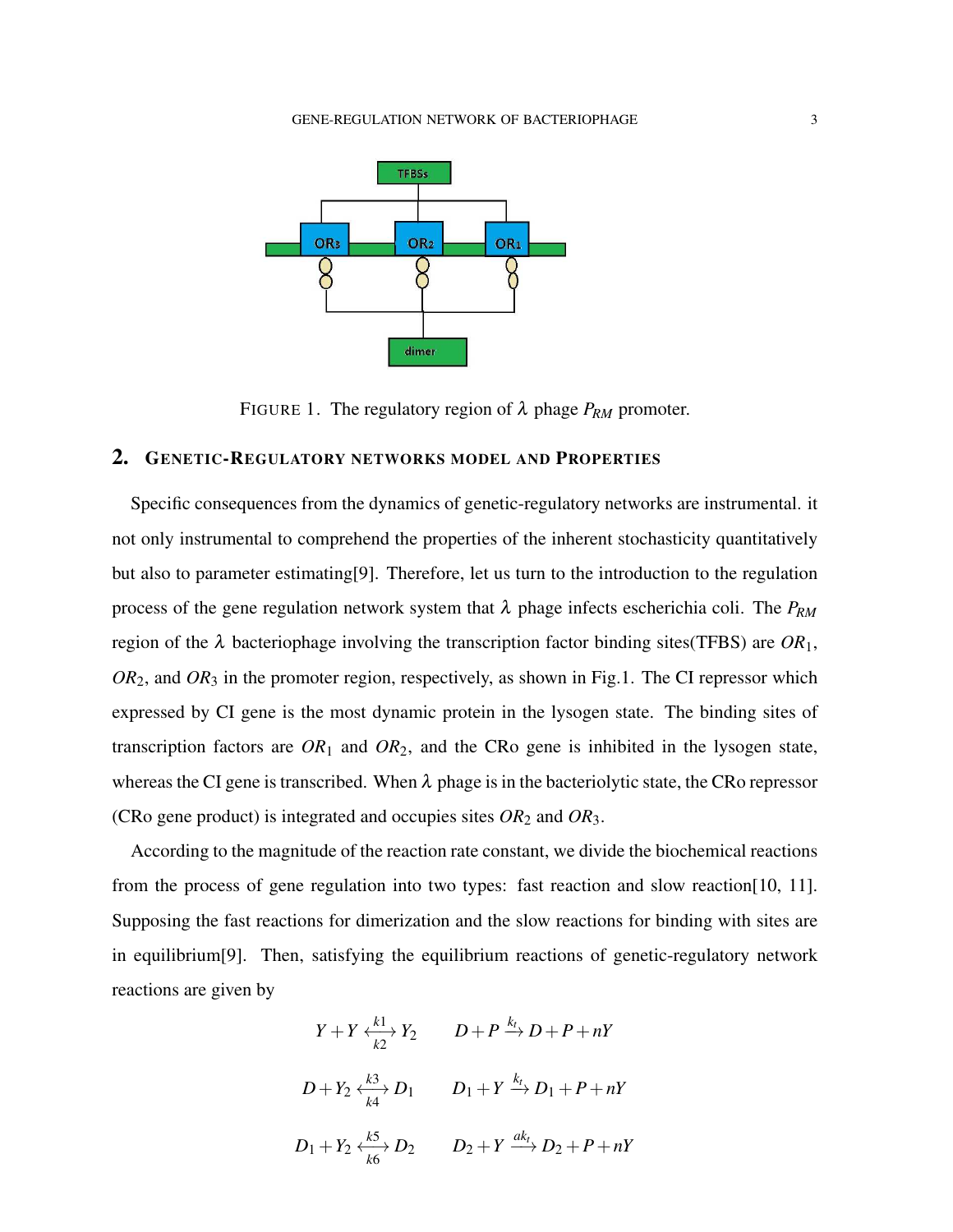$$
D_2 + Y_2 \xleftrightarrow{\frac{k7}{k8}} D_3 \qquad \qquad Y \xrightarrow{k_d} \phi
$$

where *Y*, *Y*2, and *D* specified as the repressor, repressor dimer, and DNA promoter site, and *D<sup>i</sup>* denotes the dimer binding to the  $OR_i$  site for  $i = 1, 2, 3, 4$ , with  $k_j$  ( $j = 1, 2, \dots$ ) the constants of reaction rate.  $k_t$  and  $k_d$  are transcription and degradation constants, respectively. P represents the concentration of RNA polymerase, n signifies the count of proteins per mRNA transcripts, and constraint  $a > 1$  is the extent of transcription is strengthened by protein dimer binding to *OR*2. We discern that the reactants involved in biochemical reactions include:*Y*, *Y*2, *D*, *D*1, *D*2, *D*3, *P*. For the concentration of reactant *P* may be permanent as catalysis, therefore, we concern the concentration variation of other reactants:*Y*, *Y*2, *D*, *D*1, *D*2, *D*3. Meanwhile, the time evolution of the fast and slow reaction system concentrations is described by the system of ordinary differential equations as follows

(2.1)  
\n
$$
\begin{cases}\n\frac{dY}{dt} = \frac{-k_1Y(Y-1)}{2} - kdY + k_2Y_2 + nktDP + nktD_1P + anktD_2P, \\
\frac{dY_2}{dt} = \frac{k_1Y(Y-1)}{2} - (k_2 + k_3D + k_5D_1 + k_7D_2)Y_2 + k_4D_1 + k_6D_2 + k_8D_3, \\
\frac{dD}{dt} = k_4D_1 - k_3DY_2, \\
\frac{dD_1}{dt} = k_3DY_2 - k_4D_1 - k_5D_1Y_2 + k_6D_2, \\
\frac{dD_2}{dt} = k_5D_1Y_2 - k_6D_2 - k_7D_2Y_2 + k_8D_3, \\
\frac{dD_3}{dt} = k_7D_2Y_2 - k_8D_3.\n\end{cases}
$$

We suppose that the total concentration of DNA promoter sites  $H = D + D_1 + D_2 + D_3$  is constant. Even when the set of ODEs is analytically awkward, it is possible to discuss an "equilibrium" solution of the system by analytic means. An equilibrium solution is a set of concentrations which will not vary over time, hence that is discovered by setting the RHS(Right Hand Side) of simultaneous equations to zero. the equilibriums of gene regulation network system are obtained by the calculation:  $E_0 = (0, 0, 0, 0, 0, 0)$ ;  $E_1 = (1, 0, \frac{kd}{nktP}, 0, 0, 0)$ . However, when  $Y_2 \neq 0, D = 0, D_1 \neq 0, D_2 \neq 0, D_3 \neq 0, Y \neq 0$ , there may be two equilibria by computation. On the basis of supposing condition:  $H = D + D_1 + D_2 + D_3$  (i.e.  $\frac{dD}{dt} + \frac{dD_1}{dt} + \frac{dD_2}{dt} + \frac{dD_3}{dt} = 0$ ), the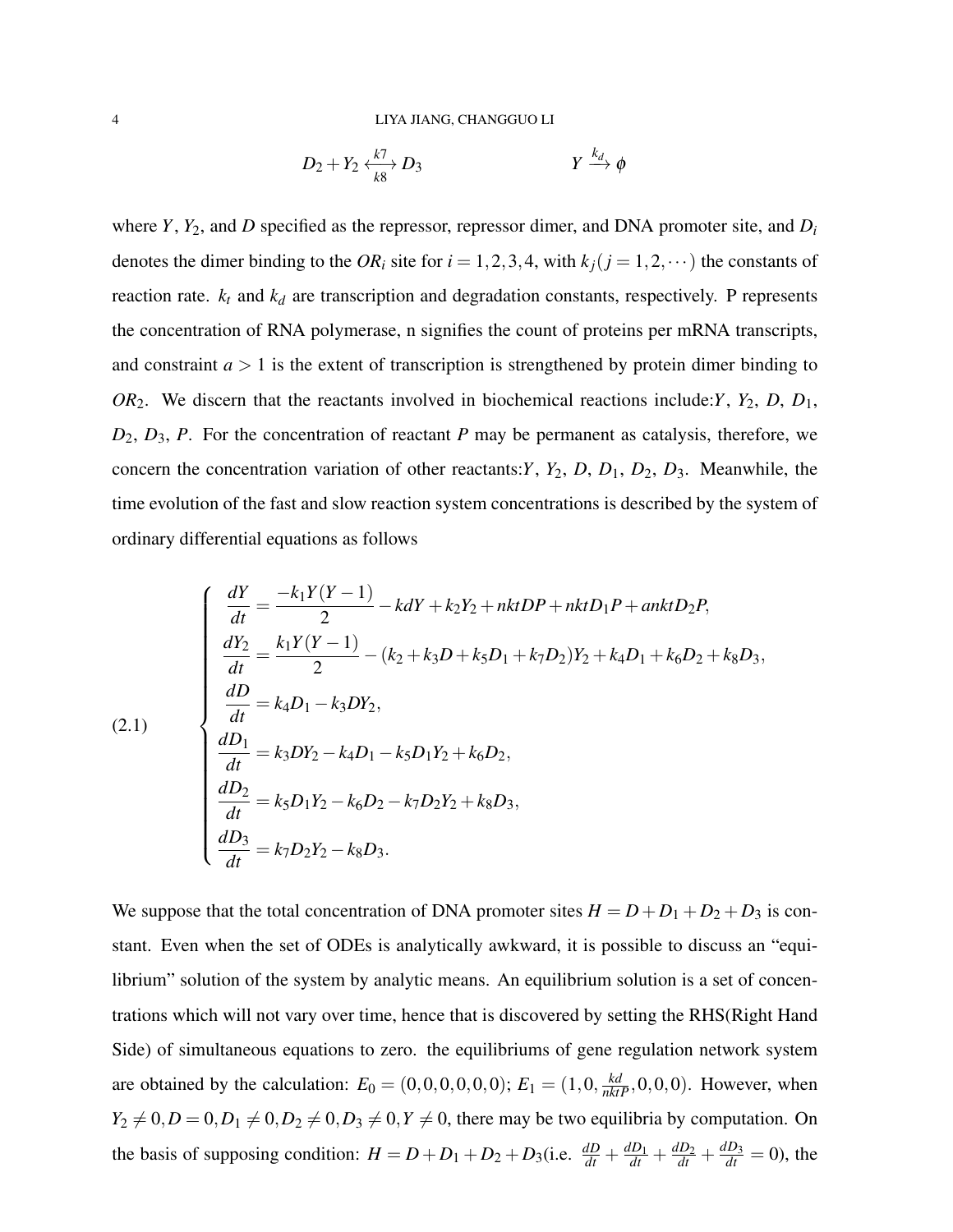system  $(2.1)$  is simplified as follows

(2.2) 
$$
\frac{dY}{dt} = \frac{-k_1 Y (Y-1)}{2} - k dY + k_2 Y_2 + A,
$$

$$
\frac{dY_2}{dt} = \frac{k_1 Y (Y-1)}{2} - k_2 Y_2 - C Y_2 + B,
$$

where  $A = (a+2)nktPD > \frac{kd}{2}$  $\frac{d}{2}$ ,  $B = (k_4 + k_6 + k_8)D$ ,  $C = (k_3 + k_5 + k_7)D$ . Next, we explore the stability of the equilibrium signified by  $E^*(Y^*, Y^*_{Z})$  $(Y_2^*)$  with  $Y^* > 0$  and  $Y_2^* > 0$ . A straightforward observation from the equation (2.2), which is never exists three boundary equilibria  $O(0,0)$ ,  $E_1(Y^*,0), E_2(0,Y_2^*)$  $\chi^*$ ), while the interior equilibrium of system (2.2) meet the characteristic equation at *E* ∗ satisfies

$$
\lambda^2 + P\lambda + Q = 0,
$$

where

$$
P = \frac{k_1(2Y^*-1)}{2} + kd + k_2 + C, \ Q = \frac{Ck_1(2Y^*-1)}{2} + kd(k_2+C),
$$

as a consequence, the interior equilibrium  $E^* = (Y^*, Y^*_{\sigma})$  $\binom{2}{2}$  is stabilized with  $P > 0$  and  $Q > 0$ . When you put it all together, there is only a stable internal equilibrium in the system (2.2).



FIGURE 2. (a) shows that the evolution of gene regulation system with time. (b) displays that the interior equilibria  $E^*$  is stable, when parameters *Y* and *Y*<sub>2</sub> take different initial values, differentially.

## 3. METHOD

Mathematical modeling is instrumental in estimating the parameters of the model reliably and accurately[12]. We may be hampered by the unknown parameters such as rate constant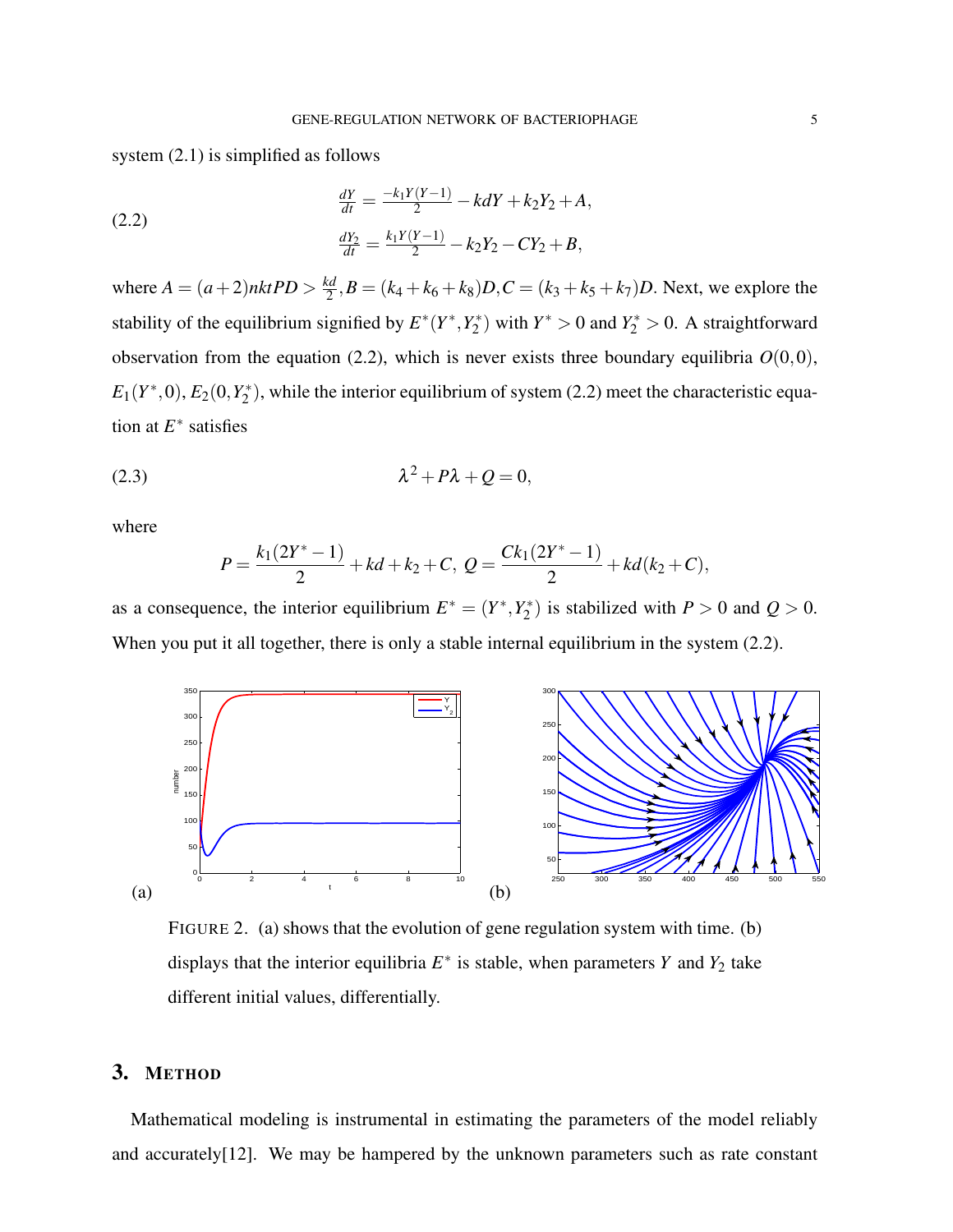| <b>Algorithm 1:</b> EnKF Algorithm pseudocode.                                                                             |                               |
|----------------------------------------------------------------------------------------------------------------------------|-------------------------------|
| <b>Input:</b> Input: the initial value of state vector, $\alpha_0 = [Y, Y_2]^T$ ; the true value of parameter $\beta_0 =$  |                               |
| [A, B]; thus, generating the initial ensemble $\psi = [\beta, \alpha]$ ;                                                   |                               |
| <b>Output:</b> Output: the Assimilation value of ensemble $\psi_i^a$ ;                                                     |                               |
| 1: initial: tspan, $Z_t$ , $Y_0$ , $Y_{20}$ , $A_0$ , $B_0$ ;                                                              |                               |
| 2: for each $t \in [0, tspan]$ do                                                                                          |                               |
| get the prediction value $\psi_t^f$ =prediction(t,Y <sub>0</sub> ,Y <sub>20</sub> ,A <sub>i</sub> ,B <sub>i</sub> );<br>3: | $\triangleright$ using (3.5)  |
| get the measurement value with perturbation $Z_t$ ;<br>4:                                                                  | $\triangleright$ using (3.7)  |
| caculate the kalman gain K;<br>5:                                                                                          | $\triangleright$ using (3.9)  |
| update: get the Assimilation value $X_t^a$ ;<br>6:                                                                         | $\triangleright$ using (3.10) |
| caculate the covariance matrix of the Assimilation value $P_t^a$ ;<br>7:                                                   | $\triangleright$ using (3.12) |
| 8: end for                                                                                                                 |                               |
| 9: return $X_t^a$ , $P_t^a$ .                                                                                              |                               |

with analyzing the main idea of systems biology. Meanwhile, estimating parameters in partially observed noise data is a challenging problem[13]. Here, parameter estimation was performed using the Ensemble Kalman Filter(EnKF), which is capable of dealing with high-dimensional nonlinear systems simultaneously[14]. The basic idea is to initialize the state and parameter vectors and update each individual in the initial data set with observation information through Kalman filtering to obtain the assimilation set. It is noteworthy that the sealed parameter vector  $\theta = (\theta_1, \theta_2, \dots \theta_k)^T$  that we undertake to estimate is constants. It is possible to view them as plus state variables with a rate of variation equal to zero. With these settings, we regard them as constant functions of time instead of constant numbers. This approach is usually referred to as state extension[8, 12]. Our system (2.2) is given

(3.1) 
$$
\begin{cases} \frac{dX}{dt} = G(Y, Y_2; \theta), \\ \frac{d\theta}{dt} = 0, \\ \eta = h(X_0), \end{cases}
$$

where the state vector  $X = (Y, Y_2; \theta)^T$ ,  $\theta = (A, B)^T$ , *G* is satisfied with the nonlinear system (2.2). The output function  $h$  is used to yield the measurement value,  $X_0$  represents the original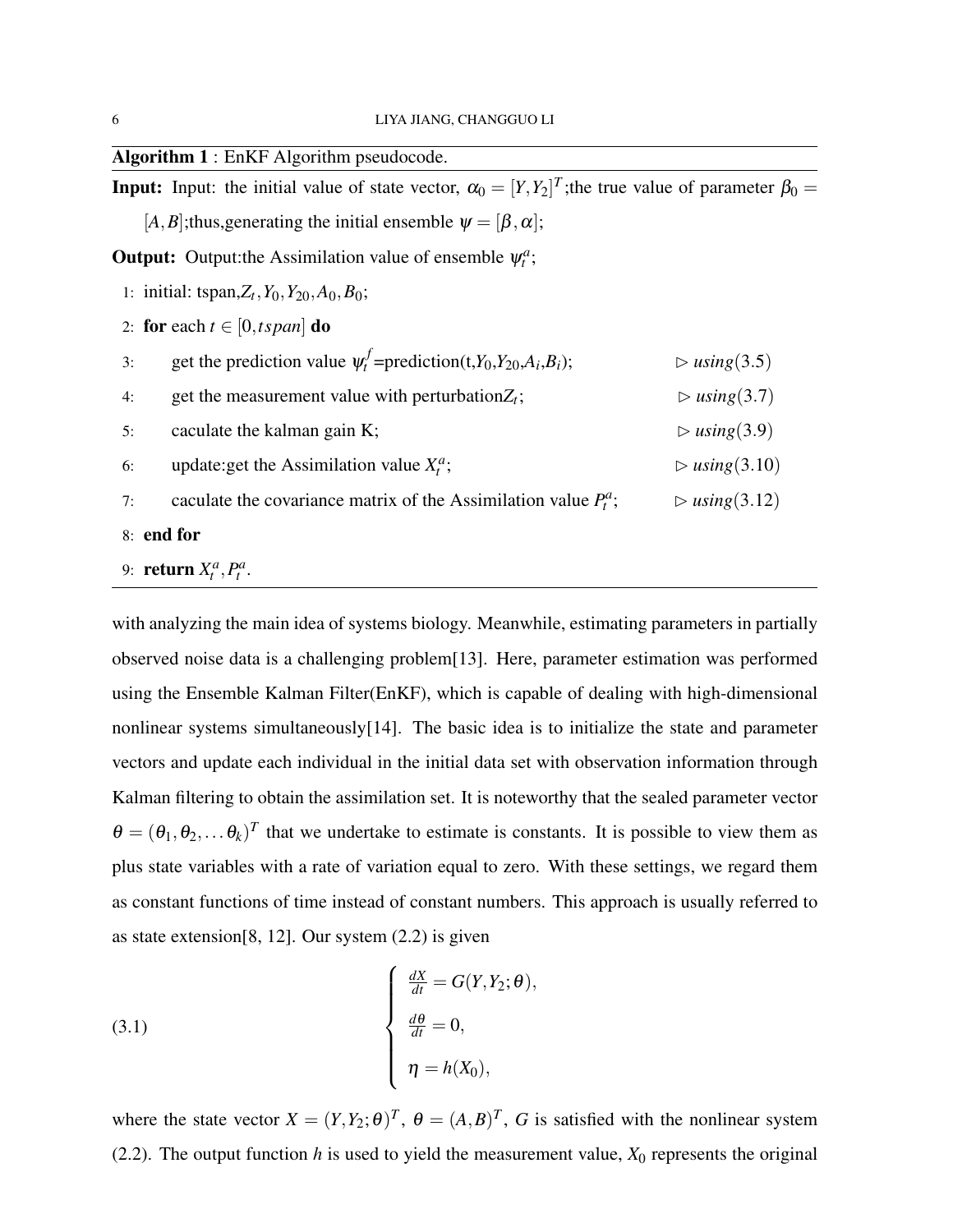value of the state. To put it more precisely, we estimate the continuous time process of the model by using the discrete measurement value of the output function *y*. As to the parameters θ, since  $\dot{\theta}$  = 0 it is visible that  $θ(t) = θ_0$  for all  $t ≥ t_0$ . Primarily, we demand some initial definition to prepare for proceeding the filter. Ideally,  $X_0$  should be the initial conditions of the process, but this is obviously impossible. Since we do not have any measurements available to estimate  $X_0$ , it might make senses to take our initial value of  $X_0$  equal to the average given by  $G(t;X)$ . Therefore, we write

$$
(3.2) \tX_t^f \triangleq (X_t^{f(1)}, X_t^{f(2)}, \cdots, X_t^{f(q)}), X_t^{f(i)} \triangleq (Y_t, Y_{2t}, A_t, B_t)^T, i = 1, 2, \cdots, n.
$$

where  $X_t^f \in R^{n \times q}$ , which is the predicting samples ensemble of state *X* at time t. *n* and *p* denote the dimension of state and the number of samples, respectively. Meanwhile, mean of state prediction  $\overline{X^f}$  as well as the matrix of state prediction error covariance  $P_t^f$  $p_t^j$  are defined by

(3.3) 
$$
\overline{X_t^f} = \frac{1}{q} \sum_{i=1}^q X_t^{f(i)}, \ i = 1, 2, \cdots, n, \ P_t^f = \frac{1}{q-1} \widetilde{e_t^{\mathfrak{X} \mathfrak{X}}} (\widetilde{e_t^{\mathfrak{X} \mathfrak{X}}})^T.
$$

Where  $e_t^{\bar{x}x}$  is the residual of state prediction

(3.4) 
$$
\widetilde{e_t^x} \triangleq (X_t^{f(1)} - \overline{X_t^f}, X_t^{f(2)} - \overline{X_t^f}, \cdots, X_t^{f(q)} - \overline{X_t^f}).
$$

Upon the above definition, we employ the prediction equation and the update equation to estimate the state *X* in the phage model.

1. Initialization: *Y*0,*Y*20,*A*0,*B*0,*tspan*.

2. Prediction: Input the *i*-th  $(i = 1, 2, \dots, n)$  data into the model (2.2) with the parameter *A* and *B*. We would obtain the prediction state of the next observation moment *t*, then the prediction state and model parameters are integrated into a joint state vector  $X_t^f$  $t'$ . The EnKF prediction equation is written as follow

$$
(3.5) \qquad \begin{pmatrix} Y_f^f \\ Y_{2(t)}^f \\ A_{(t)}^f \\ B_{(t)}^f \end{pmatrix} = \begin{pmatrix} \frac{-k_1 Y_{(t-1)} (Y_{(t-1)} - 1)}{2} - k d Y_{(t-1)} + k_2 Y_{2(t-1)} + A \\ \frac{k_1 Y_{(t-1)} (Y_{(t-1)} - 1)}{2} - k_2 Y_{2(t-1)} - C Y_{2(t-1)} + B \\ 0 \\ 0 \end{pmatrix} + \begin{pmatrix} \varepsilon_1^j \\ \varepsilon_2^j \\ \varepsilon_3^j \\ \varepsilon_4^j \end{pmatrix}.
$$

Superscript *t* and *f* denote as the time and prediction of state separately. Variable  $\varepsilon$  assigned the process noise generally, which is referred to as a Gaussian random variable with zero mean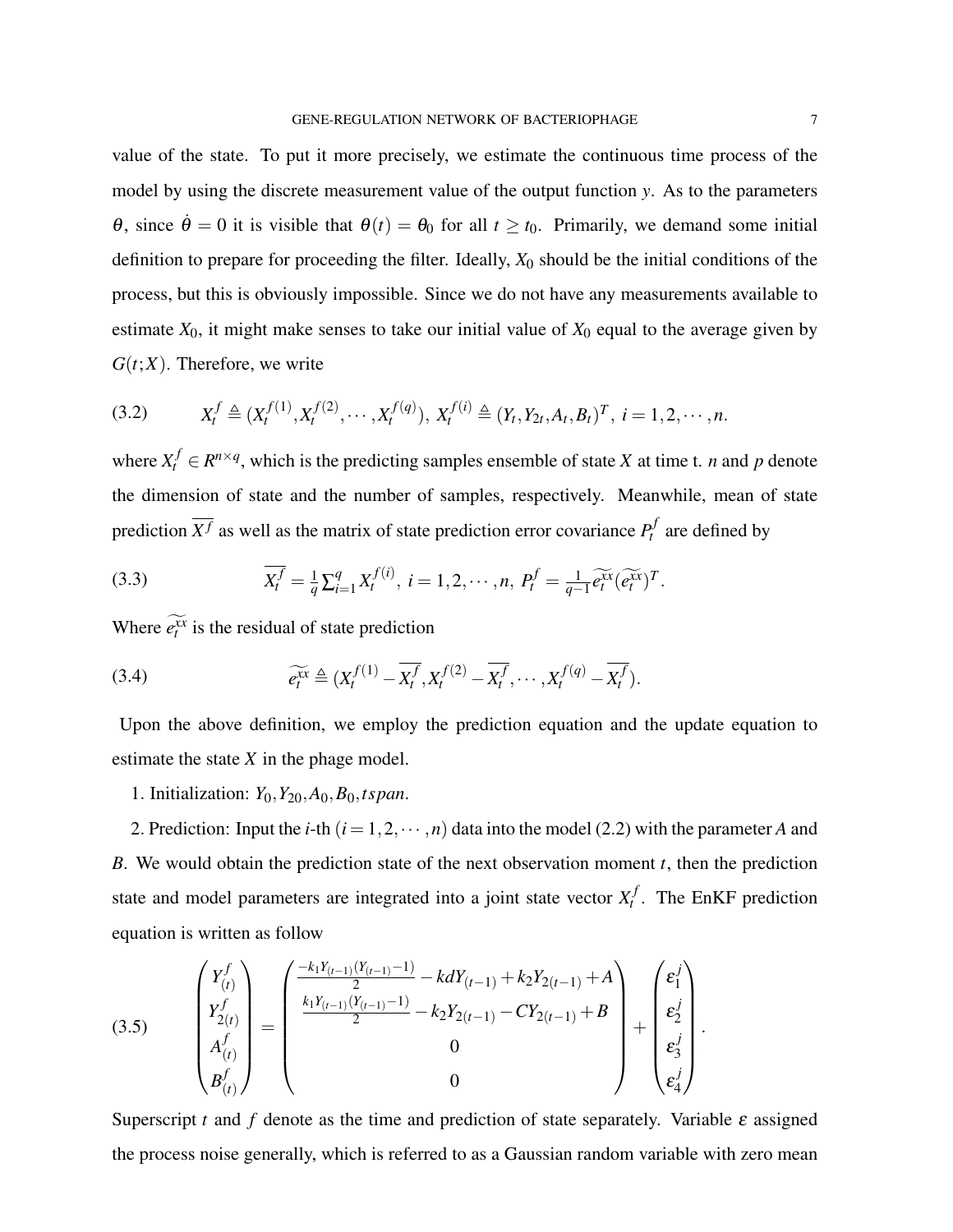

FIGURE 3. At the ensemble size is 20, (a) illuminates that the estimated parameter set  $\{A,B\}$  (blue line) and the real values( broken line) become  $\{A =$ 1189.2, $B = 6.48$ } and  $\{A = 1200, B = 4.58\}$ , respectively. (b) shows that the amount of state collection  $\{Y, Y_2\}$  is  $\{Y = 484.1, Y_2 = 189.1\}$  by EnKF(full line ), while the red solid triangle dotted line denotes the measured values, which is  ${Y = 486.8, Y_2 = 191.1}.$ 

and covariance R, dimensions are consistent with model members, *i.e.*,  $j = 1, 2, \dots, q[15]$ . To simplify the calculation, we would write it as

$$
(3.6) \t\t X_t^f = G(X_{t-1}) + \varepsilon.
$$

3. Measurement: generating the assemble of measurement

(3.7) 
$$
\begin{pmatrix} Y_{(t)}^l \\ Y_{2(t)}^l \end{pmatrix} = \begin{pmatrix} 1 & 0 & 0 & 0 \\ 0 & 1 & 0 & 0 \end{pmatrix} \begin{pmatrix} Y_{(t)}^l \\ Y_{2(t)}^l \\ A_{(t)}^l \\ B_{(t)}^l \end{pmatrix} + \begin{pmatrix} \varepsilon_1^l \\ \varepsilon_2^l \end{pmatrix}, l = 1, 2, \cdots q.
$$

Let  $H =$  $\sqrt{ }$  $\mathcal{L}$ 1 0 0 0 0 1 0 0  $\setminus$  $\eta_t = (Y^l_{(i)})$  $\binom{l}{t}$ ,  $Y_2^l$  $a_{2(t)}^l, A_{0}^l$  $_{\left( t\right) }^{l},B_{\left( t\right) }^{l}$  $\binom{l}{t}^T$ ,  $Z_t^l = (Y_{(i)}^l)$  $\binom{l}{t}$ ,  $Y_2^l$  $(\mathcal{L}^l_{2(t)})^T,\ \boldsymbol{\mathcal{E}}=(\boldsymbol{\mathcal{E}}^l_1)$  $\epsilon_1^l, \epsilon_2^l$  $^{l}_{2}$ <sup>T</sup>. Variable

 $\varepsilon$  is assumed to be the measurement noise and represents the reliability of the measurements. The measurement noise is also assumed to be Gaussian with zero mean and the covariance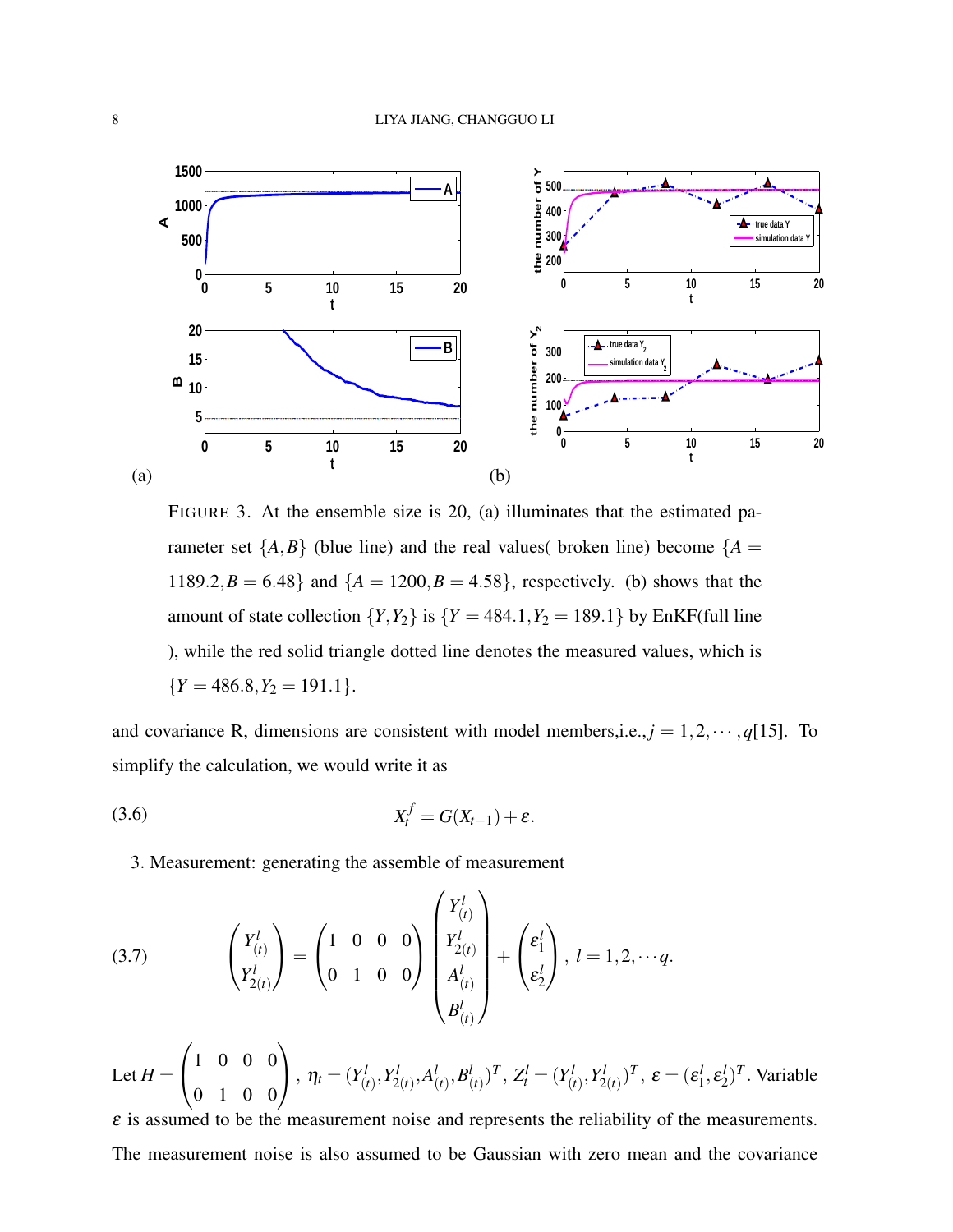matrix would be denoted by  $\omega$ . Once more. We combine the output function h in the system (2.2) with the measured value at time t as the measurement of state  $\eta_t$ , so this is simplified

$$
(3.8) \t Z_t^l = H\eta_t + \varepsilon^l, \ l = 1, 2, \cdots q.
$$

4. Update: the Kalman gain:

(3.9) 
$$
K_t = P_t^f H^T (H P_t^f H^T + \omega)^{-1}.
$$

Usually in actual computation, we could calculate  $P_t^f H^T$  and  $H P_t^f H^T$  directly. The objective is to obtain the filter to update status

(3.10) 
$$
X_t^a = X_t^f + K_t (Z_t^l - H X_t^f), \ l = 1, 2, \cdots q.
$$

Where  $Z_t^l - H X_t^f$  is residuals between measured and predicted values,  $K_t$  could be used to adjust *X f*  $t_t$ . In addition to weigh the covariance of the prediction state  $P_t^f$  $p_t^j$  and the magnitude of the measurement error covariance ω.

5. The mean of the assimilation values and the covariance matrix of assimilation data  $P_t^a$  are following

$$
(3.11) \t E(X_t^a) = E(X_t^f) + K(E(Z_t^l) - HE(X_t^f)),
$$

$$
P_t^a = E[(X_t^a - E(X_t^a))(X_t^a - E(X_t^a))^T]
$$
  
(3.12) 
$$
= [(I - K_t H)(X_t^f - \overline{X_t^f}) + K_t(Z_t - E(Z_t))][(I - K_t H)(X_T^f - \overline{X_t^f}) + K_t(Z_t - E(Z_t))]^T
$$

$$
= (I - K_t H)P_t^f(I - K_t H)^T + \omega.
$$

## 4. RESULT

The primarily kinetic behavior of the regulatory system of phage has been discussed. We know the model steady positive solution is existent and only one. From Fig.1, it is clear that the progress of gene regulation system up to a certain state. Meanwhile, we select  $n, a, kt, kd, k<sub>i</sub>(i =$  $1, 2, \ldots, 8$  as the parameters to produce some numerical modelings. For instance, let  $n =$  $2, a = 2, kt = 0.3, kd = 0.04, k<sub>1</sub> = 0.01, k<sub>2</sub> = 0.01, k<sub>3</sub> = 0.4, k<sub>4</sub> = 0.008, k<sub>5</sub> = 0.12, k<sub>6</sub> = 0.25, k<sub>7</sub> = 0.008, k<sub>9</sub> = 0.008, k<sub>1</sub> = 0.008, k<sub>1</sub> = 0.008, k<sub>2</sub> = 0.008, k<sub>3</sub> = 0.008, k<sub>4</sub> = 0.$  $0.1, k_8 = 0.2$ . (it assumes the reaction rate in the process of gene regulation to be a positive number less than 1.) By direct numerical calculation, the initial concentration of protein *Y* and dimer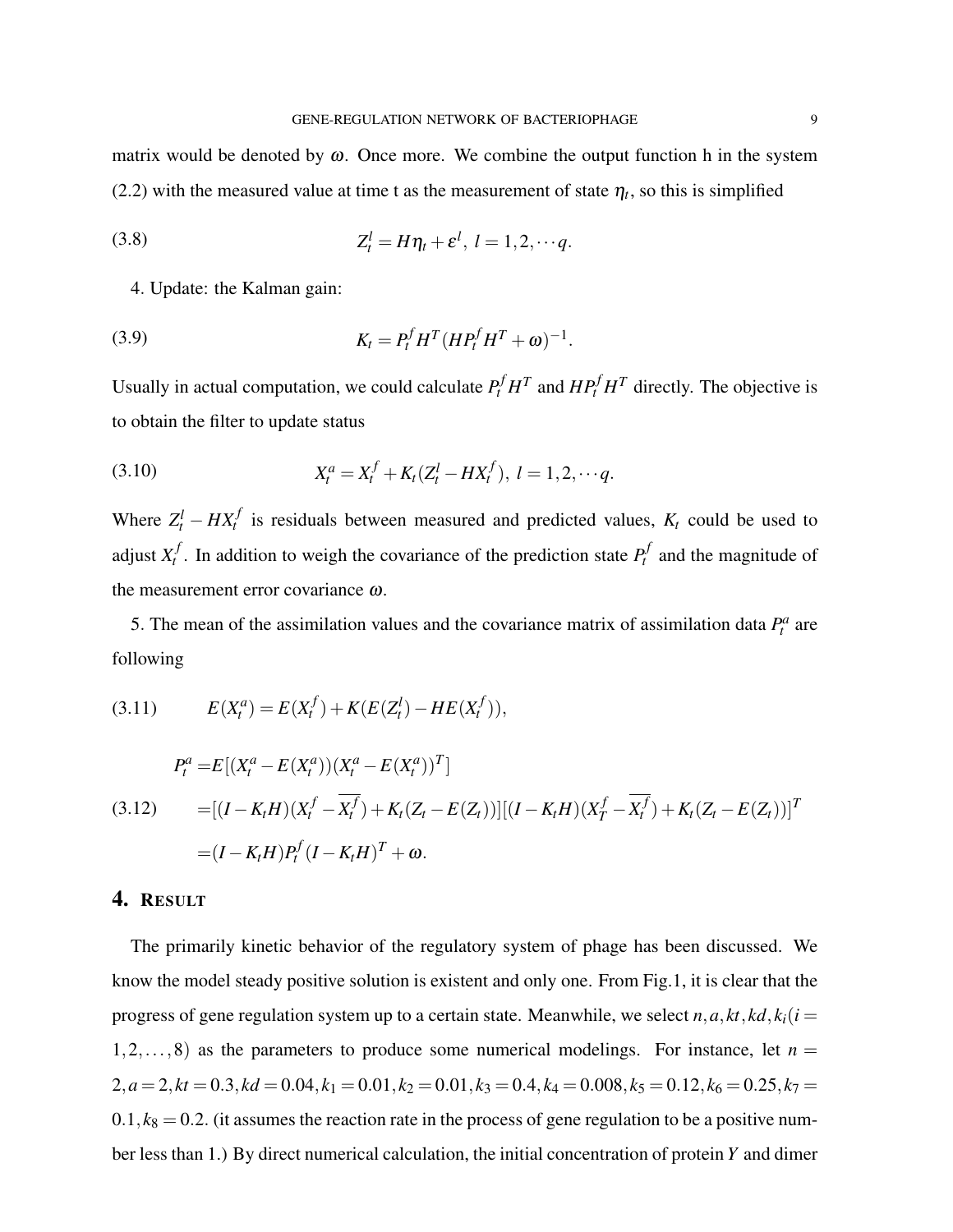*Y*<sup>2</sup> take different initial conditions separately, while the effect of gene expression is changeless, which tends to equilibrium  $E^* = (486.8, 191.1)$ . Because of the stochasticity should be inherent in gene regulation from transcription to protein synthesis, there are many uncertainties in gene regulatory. We may not pay more attention to the quantity of protein and dimer change in the gene expression process. While we are concerned with the quantity of protein and dimer, which would be in a stable state after approximately 10 minutes. The real value of the parameter col-



FIGURE 4. The estimated parameter(full line) and the real values(dash) become  ${Y = 483.9, Y_2 = 189.1, A = 1198.9, B = 4.75}$  and  ${Y = 486.8, Y_2 = 191.1, A = 1198.9}$  $1200, B = 4.58$  at the ensemble size is 100.

lection is equivalent to  $\{Y = 486.8, Y_2 = 191.1, A = 1200, B = 4.58\}$ . Fig.3 briefly illustrates that the values of estimated parameters are equivalent to  ${Y = 484.1, Y_2 = 189.1, A = 1189.2, B}$ 6.48} in case of the ensemble size is 20. Nevertheless, Fig.4 makes clear that the magnitude of the ensemble is 100, the parameters are equal to  $\{Y = 483.9, Y_2 = 189.1, A = 1198.9, B = 4.75\}$ , it may be noted that the initial estimates are the same as above. Next, a comparison of the different ensemble size indicates that modest-sized ensemble can track the evolution of the state with high accuracy.

Least-squares method center around finding the collection of parameters that minimize some distance measure between the simulated data and the observed data[16]. The state parameters *Y* and *Y*<sub>2</sub> estimated by the Least Square method are shown in Figure 5. The filled triangles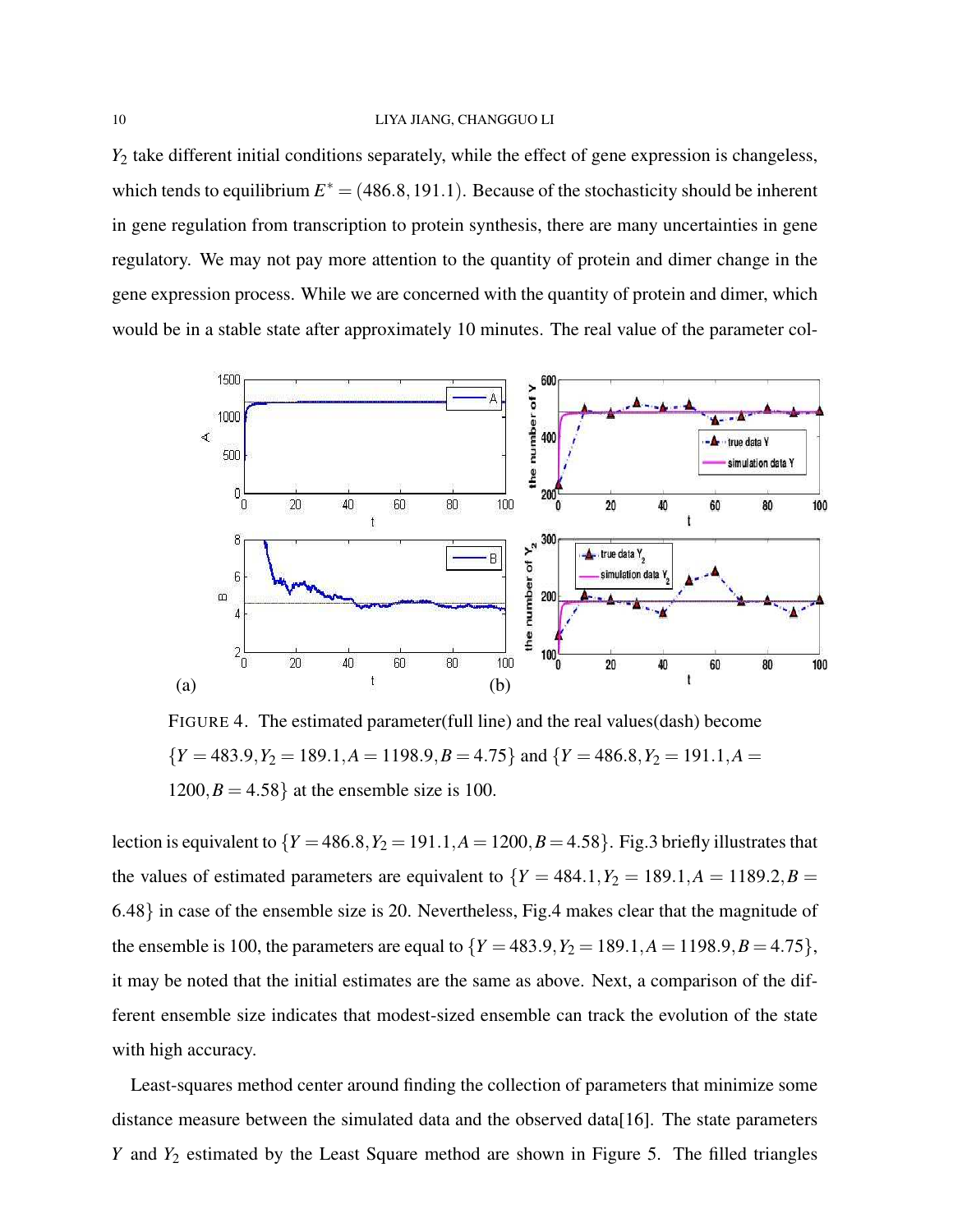and circles are the true value of *Y* and *Y*2, respectively. The blue and green line represent the simulation data of *Y* and *Y*2, separately. While the parameters A and B are estimated by least square method act as 1217 and 2.75. Consequently, the set of parameters that meet the minimum distance between the simulated data and the real data is discontented.



FIGURE 5. The filled Triangles and circles are the true value of *Y* and *Y*2. the blue and green line represent the simulation data of  $Y$  and  $Y_2$ , respectively.

## 5. DISCUSSION AND PROSPECT

This essay takes the regulation network of bacteriophage gene with ODE in the model into account and analyzes the existence and stability of the equilibrium of the model. Our conclusion is that the rate of reaction of the chemical reaction equation satisfies the condition of  $(a +$  $2)$ *nktPD* >  $\frac{kd}{2}$  $\frac{xd}{2}$  and just only one steady equilibrium  $E^*(Y^*,Y^*_2)$  $\binom{1}{2}$ . While assuming that we possess limited information about the regulation network model and the experiment is too expensive and time-consuming. It makes sense to apply the Ensemble Kalman Filter to estimate the parameters of interest based on limited library information. Furthermore, this essay considered that the size of the estimated ensemble is bigger the cost of some related experiments is higher. Therefore, the better parameter ensemble size in the future work needed to be computed.

### Conflict of Interests

The authors declare that there is no conflict of interests.